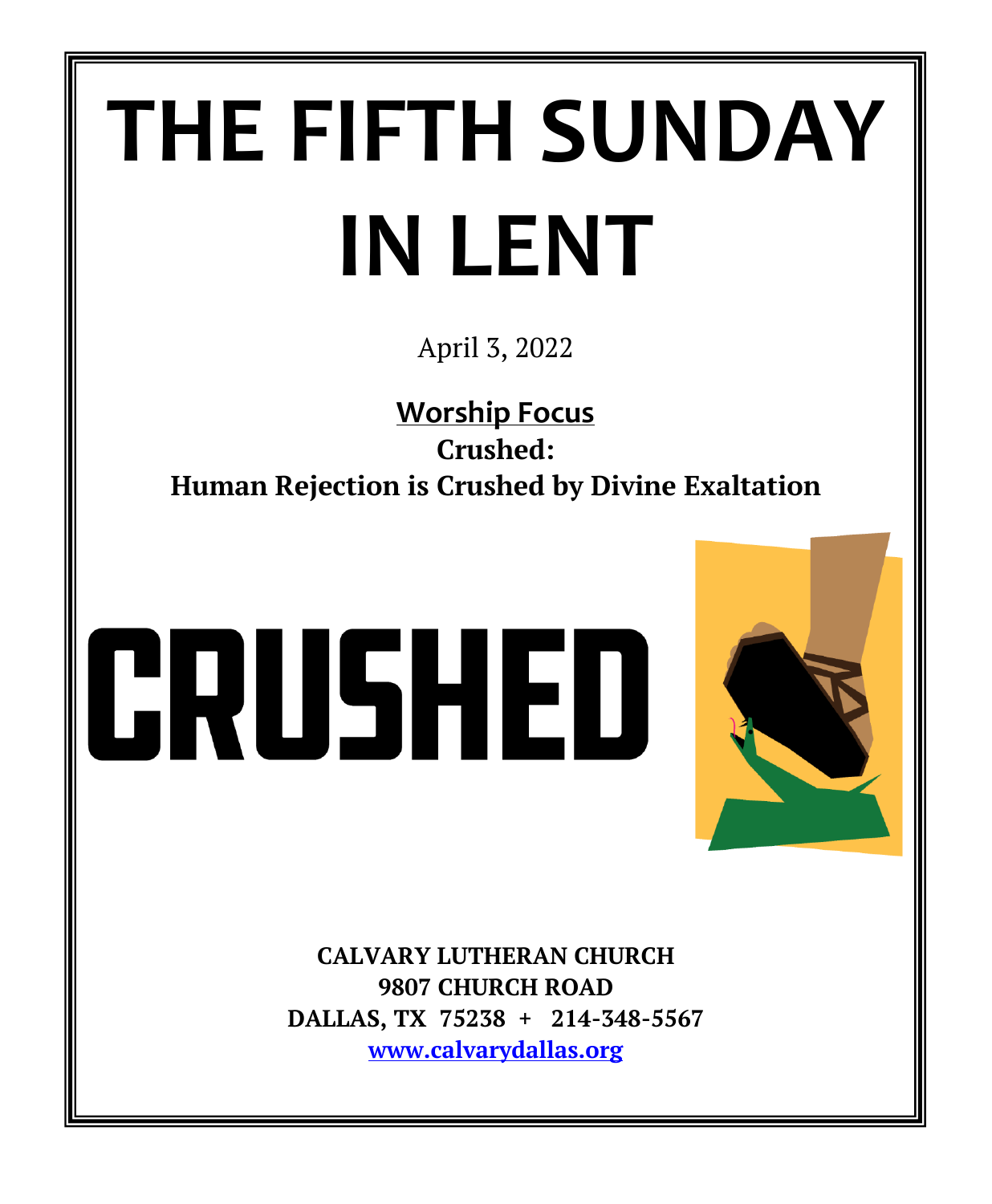

# **Order of Service for FIFTH SUNDAY IN LENT**

#### *Order of Service Service of Word and Sacrament*

# **Gathering**

**OPENING HYMN** 914 – Christ is Our Cornerstone



*STAND*

#### **INVOCATION**

The grace of our Lord  $+$  Jesus Christ and the love of God and the fellowship of the Holy Spirit be with you.

#### **And also with you.**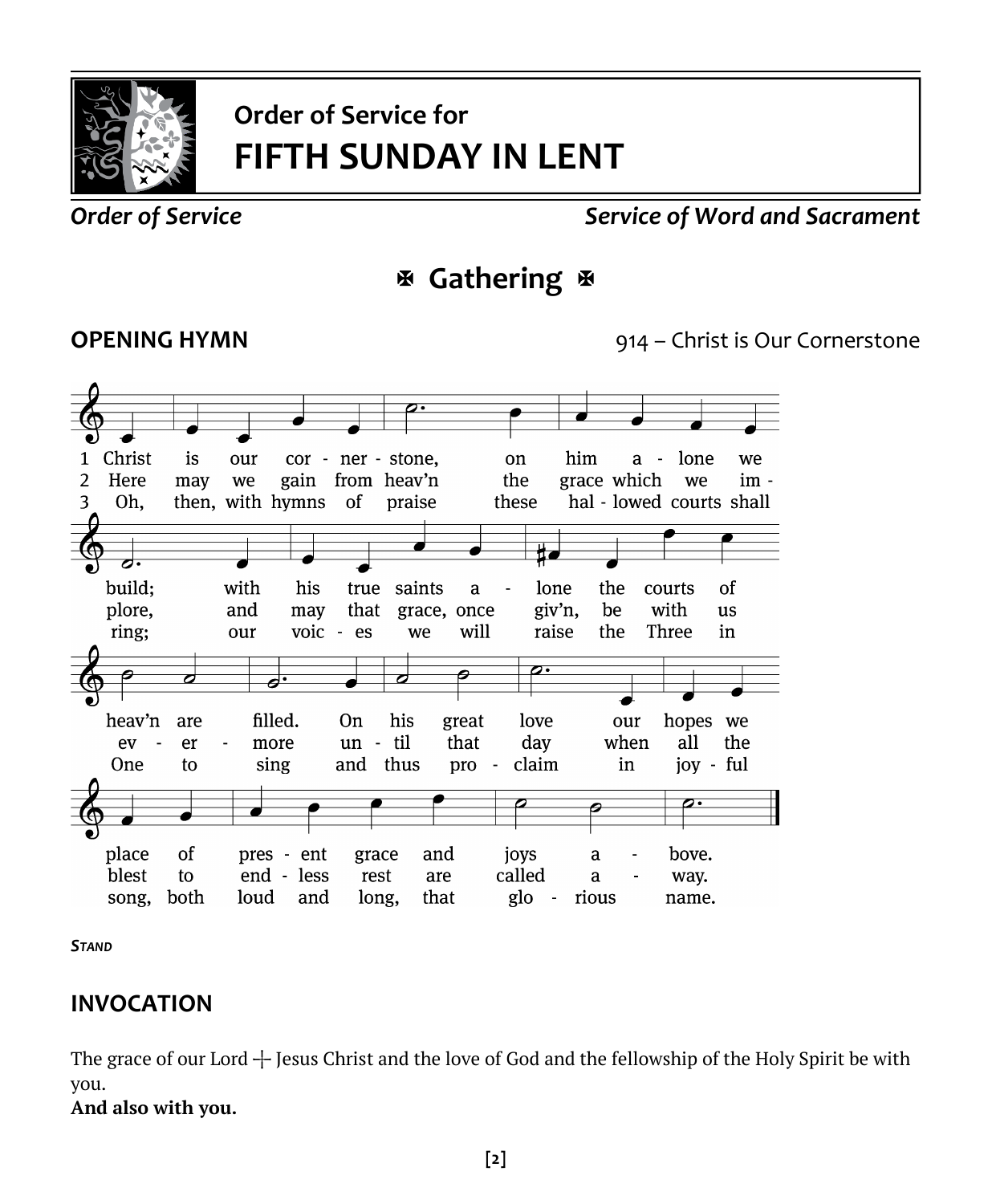God invites us to come into his presence and worship him with humble and penitent hearts. Therefore, let us acknowledge our sinfulness and ask him to forgive us.

**Holy and merciful Father, I confess that I am by nature sinful, and that I have disobeyed you in my thoughts, words, and actions. I have done what is evil and failed to do what is good. For this I deserve your punishment both now and in eternity. But I am truly sorry for my sins, and trusting in my Savior Jesus Christ, I pray: Lord, have mercy on me, a sinner.**

God, our heavenly Father, has been merciful to us and has given his only Son to be the atoning sacrifice for our sins. Therefore, as a called servant of Christ and by his authority, I forgive you all your sins in the name of the Father and of the Son (+) and of the Holy Spirit. **Amen.**

### **PRAYER AND PRAISE**

#### **LORD, HAVE MERCY** *(Kyrie)*

For all that we need in life and for the wisdom to use all your gifts with gratitude and joy, hear our prayer, O Lord.



For the steadfast assurance that nothing can separate us from your love and for the courage to stand firm against the assaults of Satan and every evil, hear our prayer, O Christ.



For the well-being of your holy Church in all the world and for those who offer here their worship and praise, hear our prayer, O Lord.



Merciful God, maker and preserver of life, uphold us by your power and keep us in your tender care:

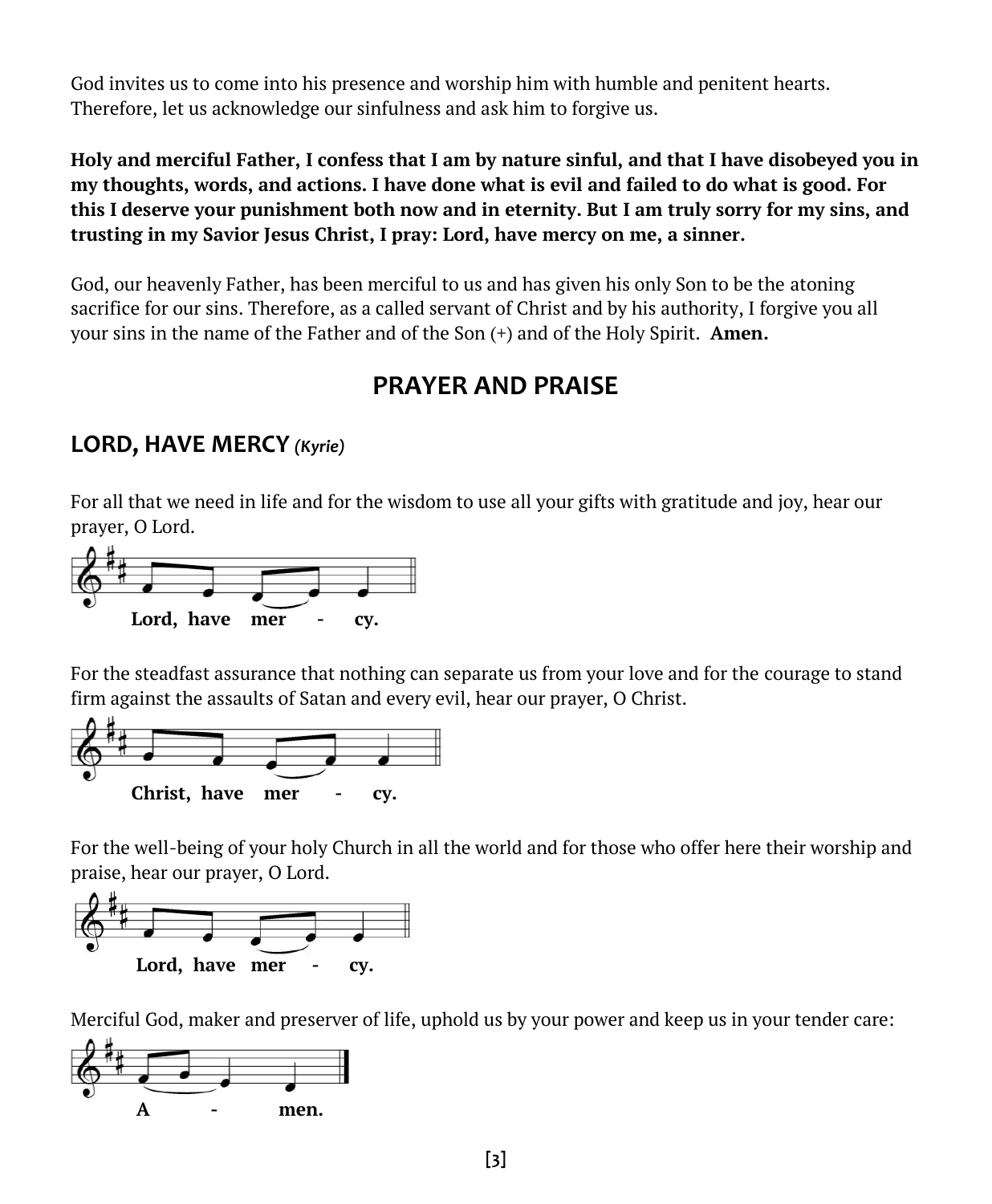#### **PRAYER OF THE DAY**

Almighty God, by your great goodness, mercifully look upon your people that we may be governed and preserved evermore in body and soul; through your Son, Jesus Christ our Lord, who lives and reigns with you and the Holy Spirit, one God, now and forever.



*BE SEATED*

 **The Word** 

#### **FIRST READING** Isaiah 43:16–21

*Twice the nation of Israel was rejected by other nations and turned into slaves: first in Egypt, then in Babylon. Both times the Lord provided Israel with deliverance and exaltation.*

ISAIAH 43:16This is what the LORD says he who made a way through the sea, a path through the mighty waters, <sup>17</sup>who drew out the chariots and horses, the army and reinforcements together, and they lay there, never to rise again, extinguished, snuffed out like a wick: <sup>18"</sup>Forget the former things; do not dwell on the past. <sup>19</sup>See, I am doing a new thing! Now it springs up; do you not perceive it? I am making a way in the wilderness and streams in the wasteland. <sup>20</sup>The wild animals honor me, the jackals and the owls, because I provide water in the wilderness and streams in the wasteland, to give drink to my people, my chosen, <sup>21</sup>the people I formed for myself that they may proclaim my praise.

The Word of the Lord. **Thanks be to God.**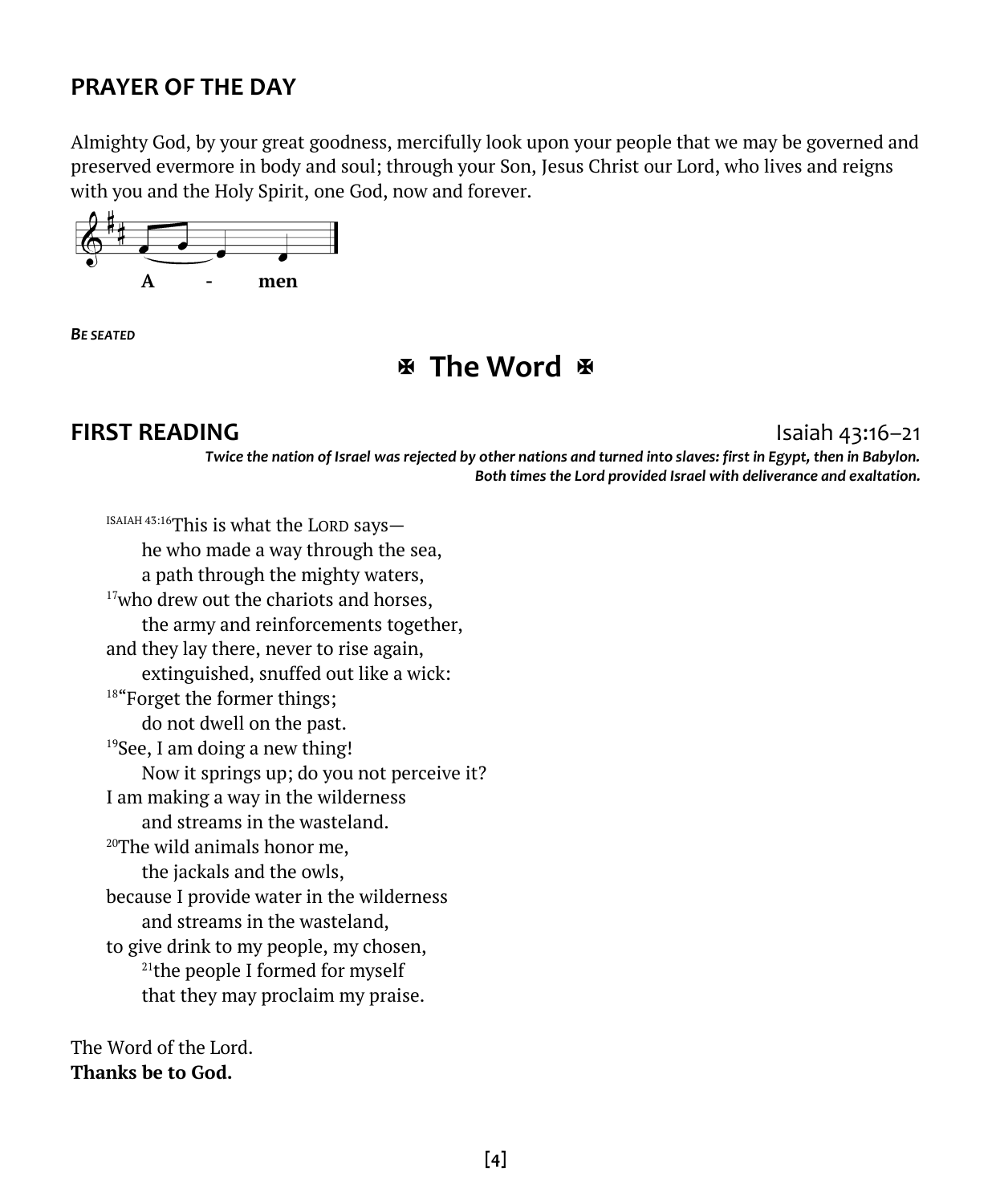

#### **SECOND READING** Philippians 3:4b–14

What the world considered valuable, Paul no longer valued. Paul valued Christ, whom God had exalted in the resurrection.

PHILIPPIANS 3:4b If someone else thinks they have reasons to put confidence in the flesh, I have more:  $5$ circumcised on the eighth day, of the people of Israel, of the tribe of Benjamin, a Hebrew of Hebrews; in regard to the law, a Pharisee; <sup>6</sup>as for zeal, persecuting the church; as for righteousness based on the law, faultless.

<sup>7</sup>But whatever were gains to me I now consider loss for the sake of Christ. <sup>8</sup>What is more, I consider everything a loss because of the surpassing worth of knowing Christ Jesus my Lord, for whose sake I have lost all things. I consider them garbage, that I may gain Christ <sup>9</sup>and be found in him, not having a righteousness of my own that comes from the law, but that which is through faith in Christ the righteousness that comes from God on the basis of faith. <sup>10</sup>I want to know Christ—yes, to know the power of his resurrection and participation in his sufferings, becoming like him in his death, <sup>11</sup>and so, somehow, attaining to the resurrection from the dead.

 $12$ Not that I have already obtained all this, or have already arrived at my goal, but I press on to take hold of that for which Christ Jesus took hold of me. <sup>13</sup>Brothers and sisters, I do not consider myself yet to have taken hold of it. But one thing I do: Forgetting what is behind and straining toward what is ahead, <sup>14</sup>I press on toward the goal to win the prize for which God has called me heavenward in Christ Jesus.

The Word of the Lord. **Thanks be to God.**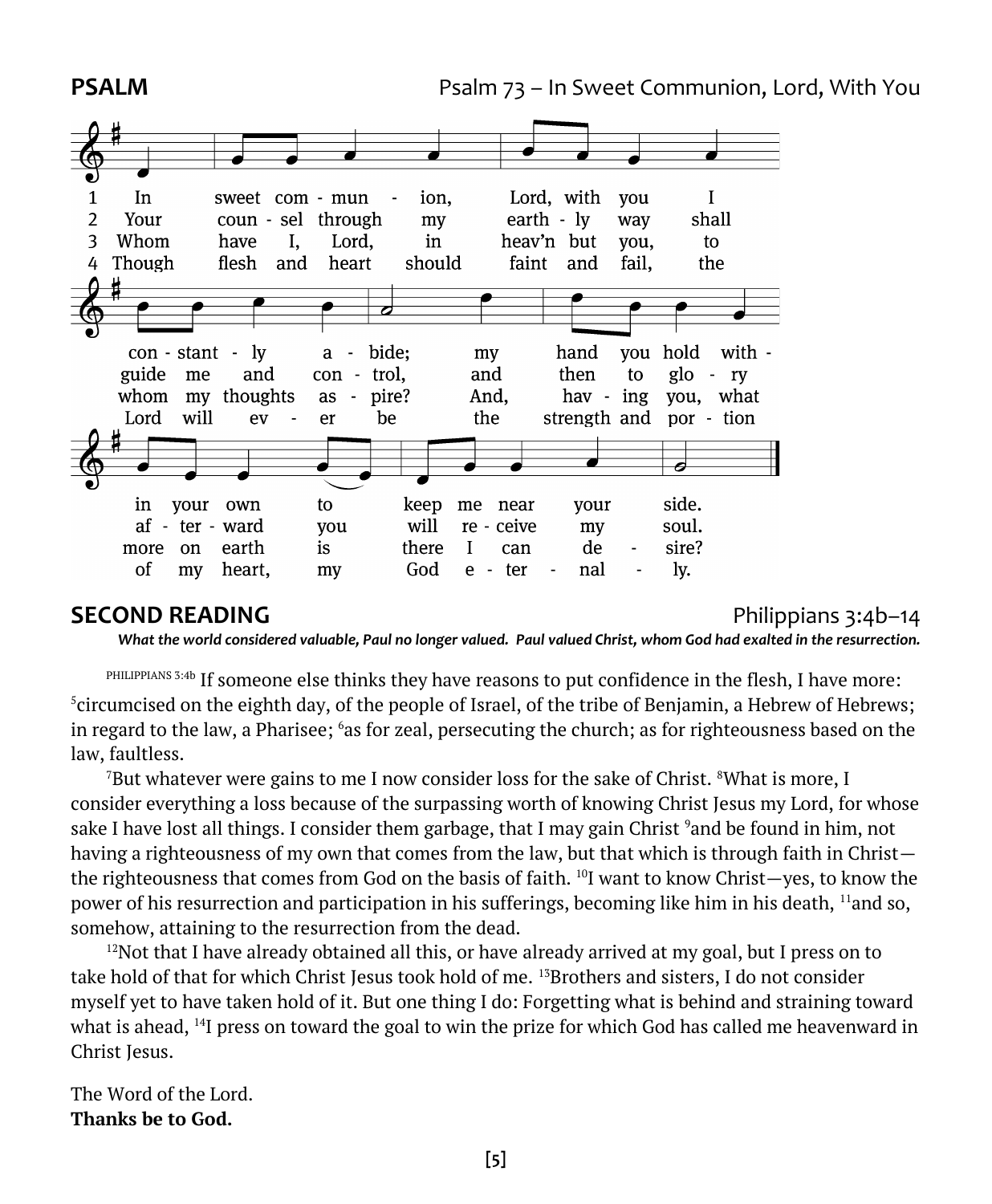#### **GOSPEL READING** Luke 20:9–19

*God the Father sent his Son into the world knowing that the world would reject the Son. The cornerstone of the Church would be the One the religious experts rejected.*

LUKE 20:9He went on to tell the people this parable: "A man planted a vineyard, rented it to some farmers and went away for a long time.  $^{10}$ At harvest time he sent a servant to the tenants so they would give him some of the fruit of the vineyard. But the tenants beat him and sent him away emptyhanded. <sup>11</sup>He sent another servant, but that one also they beat and treated shamefully and sent away empty-handed. <sup>12</sup>He sent still a third, and they wounded him and threw him out.

<sup>13"</sup>Then the owner of the vineyard said, 'What shall I do? I will send my son, whom I love; perhaps they will respect him.'

<sup>14"</sup>But when the tenants saw him, they talked the matter over. 'This is the heir,' they said. 'Let's kill him, and the inheritance will be ours.' <sup>15</sup>So they threw him out of the vineyard and killed him.

"What then will the owner of the vineyard do to them?  $^{16}$ He will come and kill those tenants and give the vineyard to others."

When the people heard this, they said, "God forbid!"

 $17$  Jesus looked directly at them and asked, "Then what is the meaning of that which is written:

"'The stone the builders rejected

has become the cornerstone'?

 $18$ Everyone who falls on that stone will be broken to pieces; anyone on whom it falls will be crushed."

<sup>19</sup>The teachers of the law and the chief priests looked for a way to arrest him immediately, because they knew he had spoken this parable against them. But they were afraid of the people.

The Gospel of the Lord.



*BE SEATED*

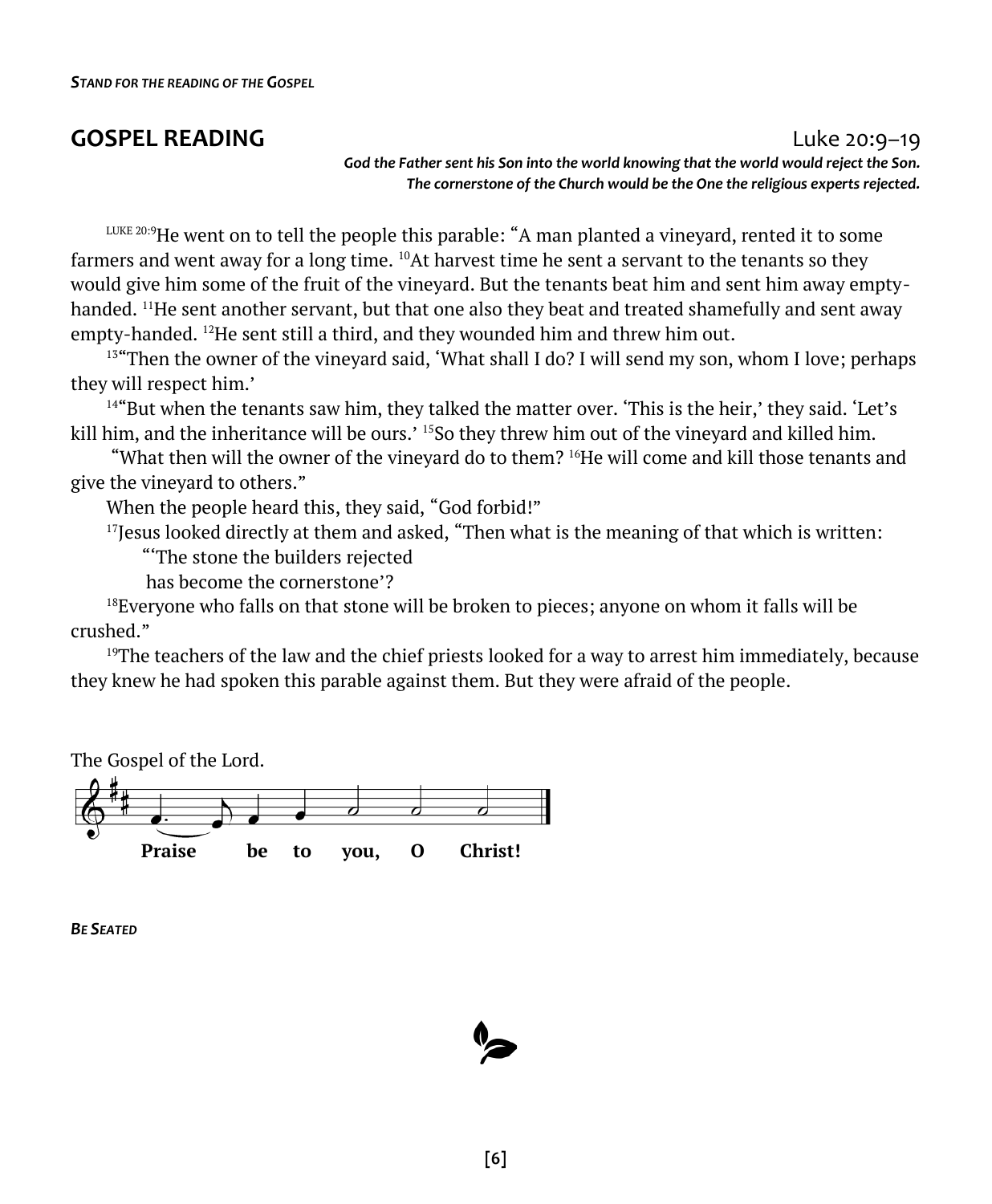

- 5 If you are sick, if death is near, this truth your troubled heart can cheer: Christ Jesus saves my soul from death; this is the anchor of my faith!
- 6 Glory to God the Father, Son, and Holy Spirit, Three in One! To you, O blessèd Trinity, be praise now and eternally!

#### **Sermon**

Isaiah 43:16-21

# **The Best is Yet to Come!**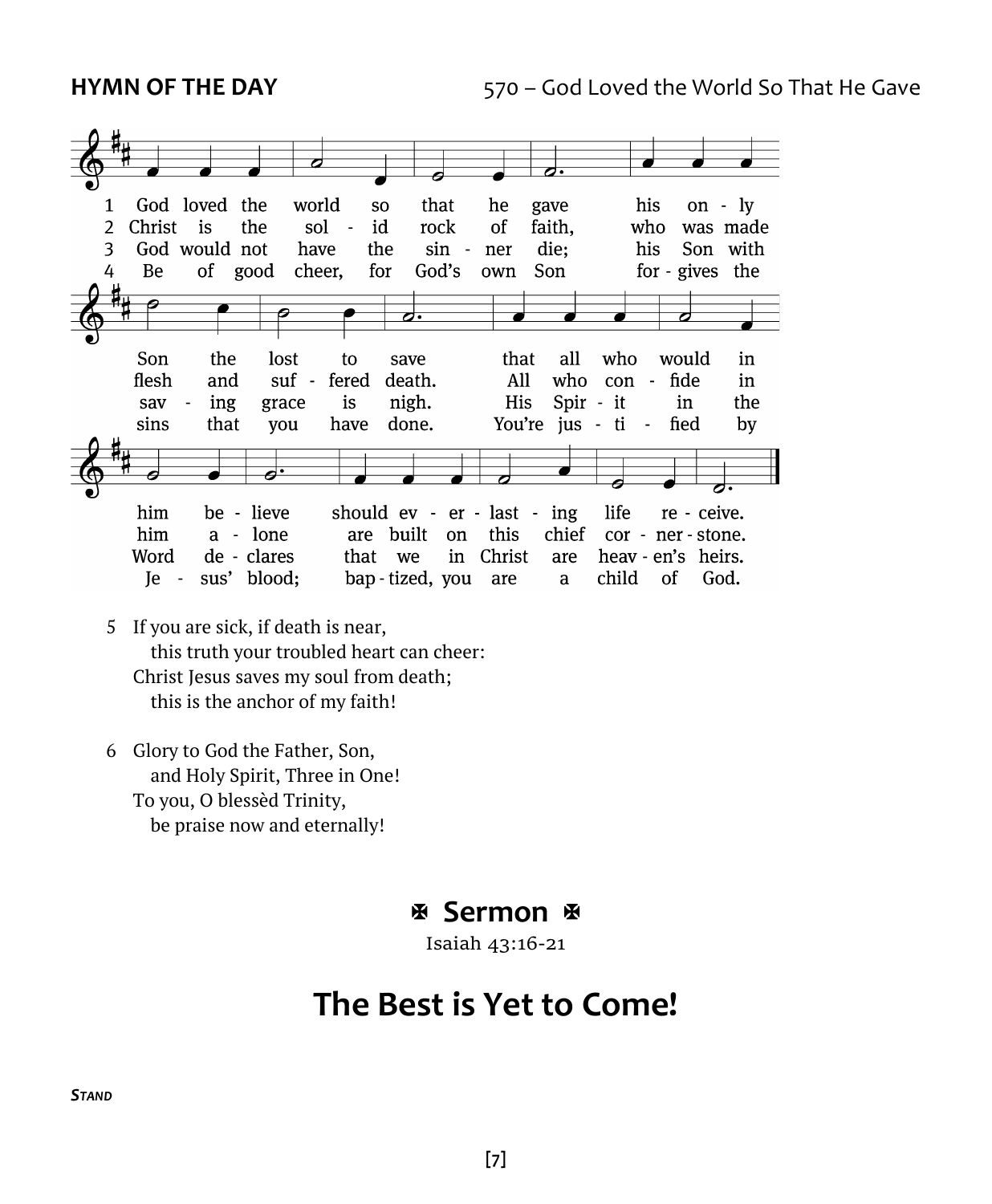# **The Confession of Faith**

#### **NICENE CREED**

**We believe in one God, the Father, the Almighty, maker of heaven and earth, of all that is, seen and unseen.**

**We believe in one Lord, Jesus Christ, the only Son of God, eternally begotten of the Father,**

 **God from God, Light from Light, true God from true God,**

 **begotten, not made,**

 **of one being with the Father.**

 **Through him all things were made.**

 **For us and for our salvation, he came down from heaven, was incarnate of the Holy Spirit and the Virgin Mary,**

 **and became truly human.**

 **For our sake he was crucified under Pontius Pilate.**

 **He suffered death and was buried.**

 **On the third day he rose again in accordance with the Scriptures.**

 **He ascended into heaven**

 **and is seated at the right hand of the Father.**

 **He will come again in glory to judge the living and the dead, and his kingdom will have no end.**

**We believe in the Holy Spirit, the Lord, the giver of life, who proceeds from the Father and the Son, who in unity with the Father and the Son** 

 **is worshiped and glorified,**

 **who has spoken through the prophets.**

 **We believe in one holy Christian and apostolic Church.**

 **We acknowledge one baptism for the forgiveness of sins.**

 **We look for the resurrection of the dead**

 **and the life of the world to come. Amen.**

*BE SEATED*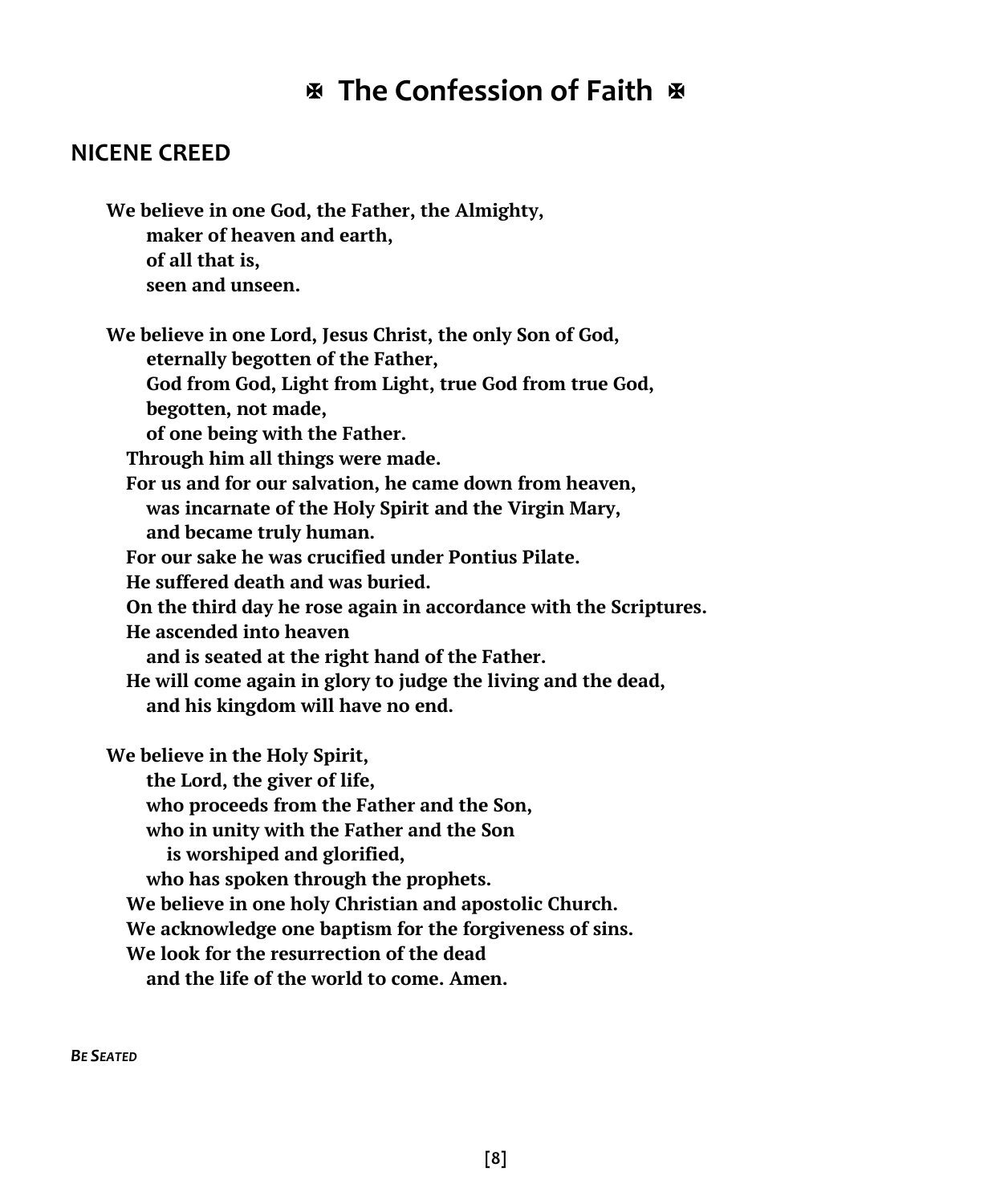#### **ANNOUNCEMENTS AND MUSICAL OFFERING**

*We appreciate the offerings given to support the work of God's Kingdom here and throughout the world. Offerings can be given in any of four ways:*

- *Set in the offering plate at the back of the sanctuary*
- *On the Calvary website: https://calvarydallas.org/give/*
- *On your phone with the Vanco Mobile Faith Engagement app*
- *Scan the QR code to the right…*





*Give us a record of your visit through our online Connection Card, or by filling out the card in the pew and placing it in the offering plate as you leave. The Connection Card tab can be found at the bottom right of any page of the Calvary website, https://calvarydallas.org or by scanning the code to the left...*

#### **PRAYER OF THE CHURCH**

*YOU MAY REMAIN SEATED FOR PRAYER*

Let us pray for the whole Church of God in Christ Jesus and for all people according to their needs.

O Lord, deliver us from contending that we are righteous before You because of who we are and what we have done. Surely we are sinners who only deserve Your wrath. Cause us to turn from our sin and hold fast to the surpassing worth of Christ Jesus and His righteousness for us. Lord, in Your mercy, **hear our prayer.**

O Lord, You gave Your Son to be rejected by sinners, that we sinners might be welcomed into Your kingdom. Preserve Your Church in this life won for us by Christ, crucified and risen. Give faithfulness to the preaching of Your Word and the administration of Your Sacraments, and let Your people receive these gifts with penitence and faith. Lord, in Your mercy, **hear our prayer.**

O Lord, You shield us and lift our heads. Provide for us civil authorities who discourage evil and encourage good, but keep us ever mindful that our hope is in You. Lord, in Your mercy, **hear our prayer.**

O Lord, You sustain us each day, granting us sleep and waking us again. Be the consolation of those who live in anxiety and fear, assuring them of Your mercy and deliverance in Christ. Lord, in Your mercy, **hear our prayer.**

O Lord, bestow Your kindness to all those in any need, *[especially…].* Lord, in Your mercy, **hear our prayer.**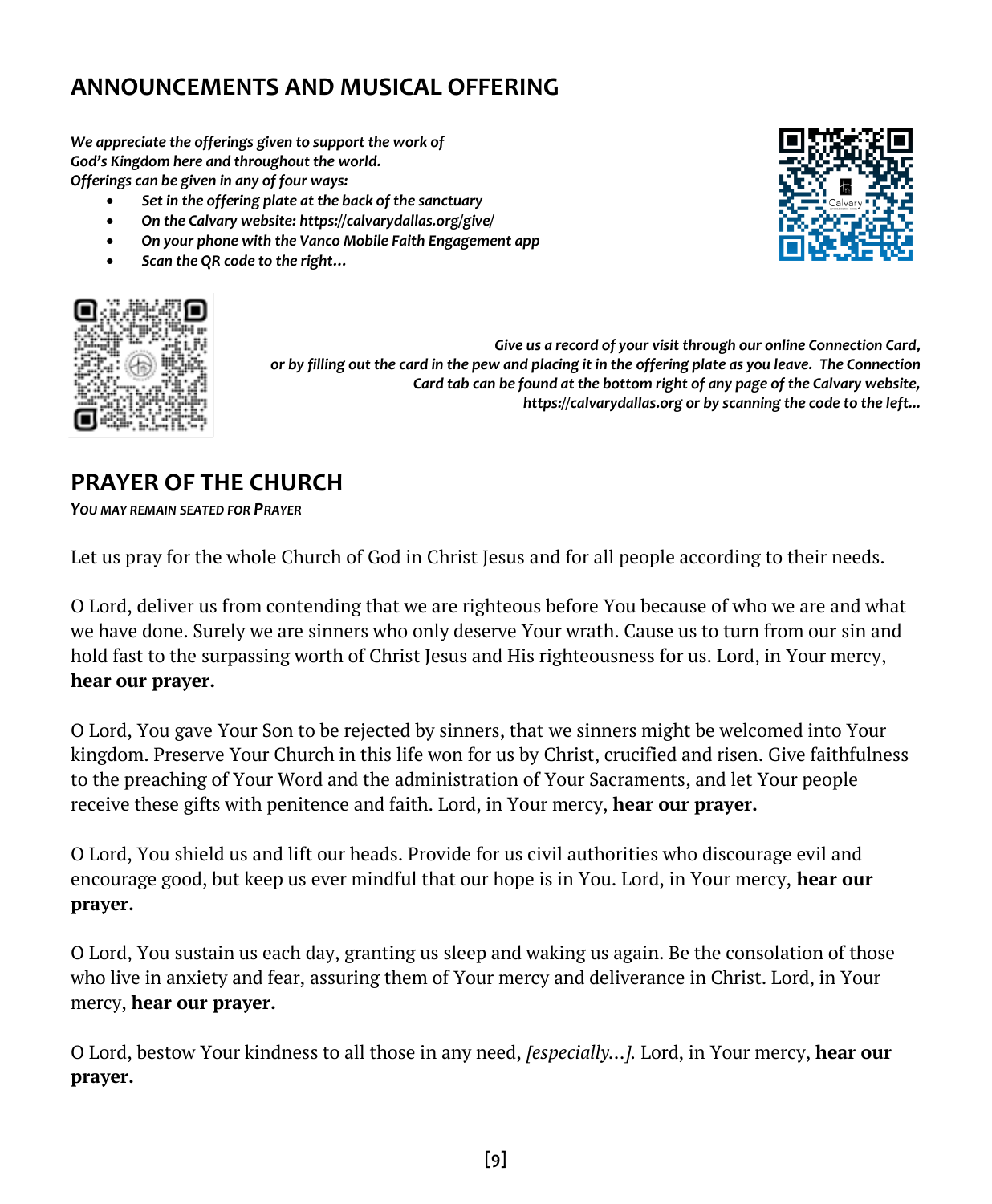O Lord, You do not extinguish us like a wick for our sin, but You enlighten us for the sake of Jesus. Grant that our light may shine before others, that they may see our works and glorify You. Lord, in Your mercy, **hear our prayer.**

O Lord, St. Paul counted all things as rubbish in order that he might gain Christ. Give us repentant hearts, that we would abandon all confidence in our flesh and so receive Your Son's body and blood for the forgiveness of our sins. Lord, in Your mercy, **hear our prayer.**

O Lord, in Baptism You have shared Christ's suffering, death and resurrection with us, that we might be raised from the dead. Preserve us from taking His sacrifice for granted. Encourage us to forget what lies behind and strain forward to what lies ahead, until we attain the resurrection from the dead; through the same Jesus Christ, Your Son, our Lord, who lives and reigns with You and the Holy Spirit, one God, now and forever. **Amen.**

#### **THE LORD'S PRAYER**

**Our Father in heaven, hallowed be your name, your kingdom come, your will be done on earth as in heaven. Give us today our daily bread. Forgive us our sins, as we forgive those who sin against us. Lead us not into temptation, but deliver us from evil. For the kingdom, the power, and the glory are yours now and forever. Amen.**

# **The Sacrament**

*STAND*

### **PREFACE and PROPER PREFACES**

The Lord be with you.



Lift up your hearts.



**We lift them up to the Lord.**

Let us give thanks to the Lord our God.



 **It is right to give him thanks and praise.**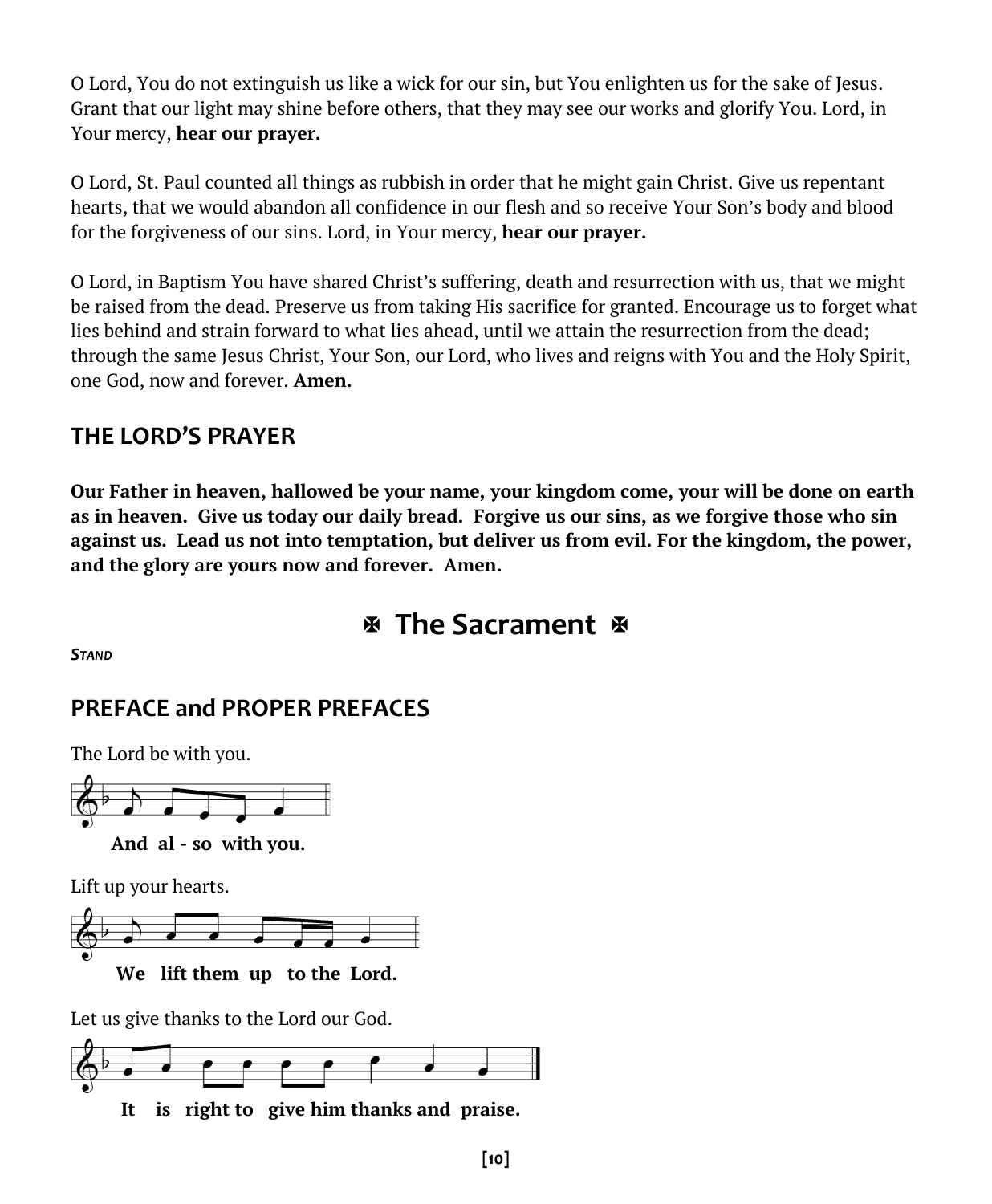Praise to the God and Father of our Lord Jesus Christ! In love he has blessed us with every spiritual blessing. He made his Son to be the atoning sacrifice for our sins, and not only for ours but also for the sins of the whole world. Now have come the salvation and the power and the kingdom of our God and the authority of his Christ. To him who sits on the throne and to the Lamb be praise and thanks and honor and glory for ever and ever:



#### **HOLY, HOLY, HOLY** *(Sanctus)*

#### **WORDS OF INSTITUTION**

Our Lord Jesus Christ, on the night he was betrayed, took bread; and when he had given thanks, he broke it and gave it to his disciples, saying, "Take and eat; this is my  $+$  body, which is given for you. Do this in remembrance of me."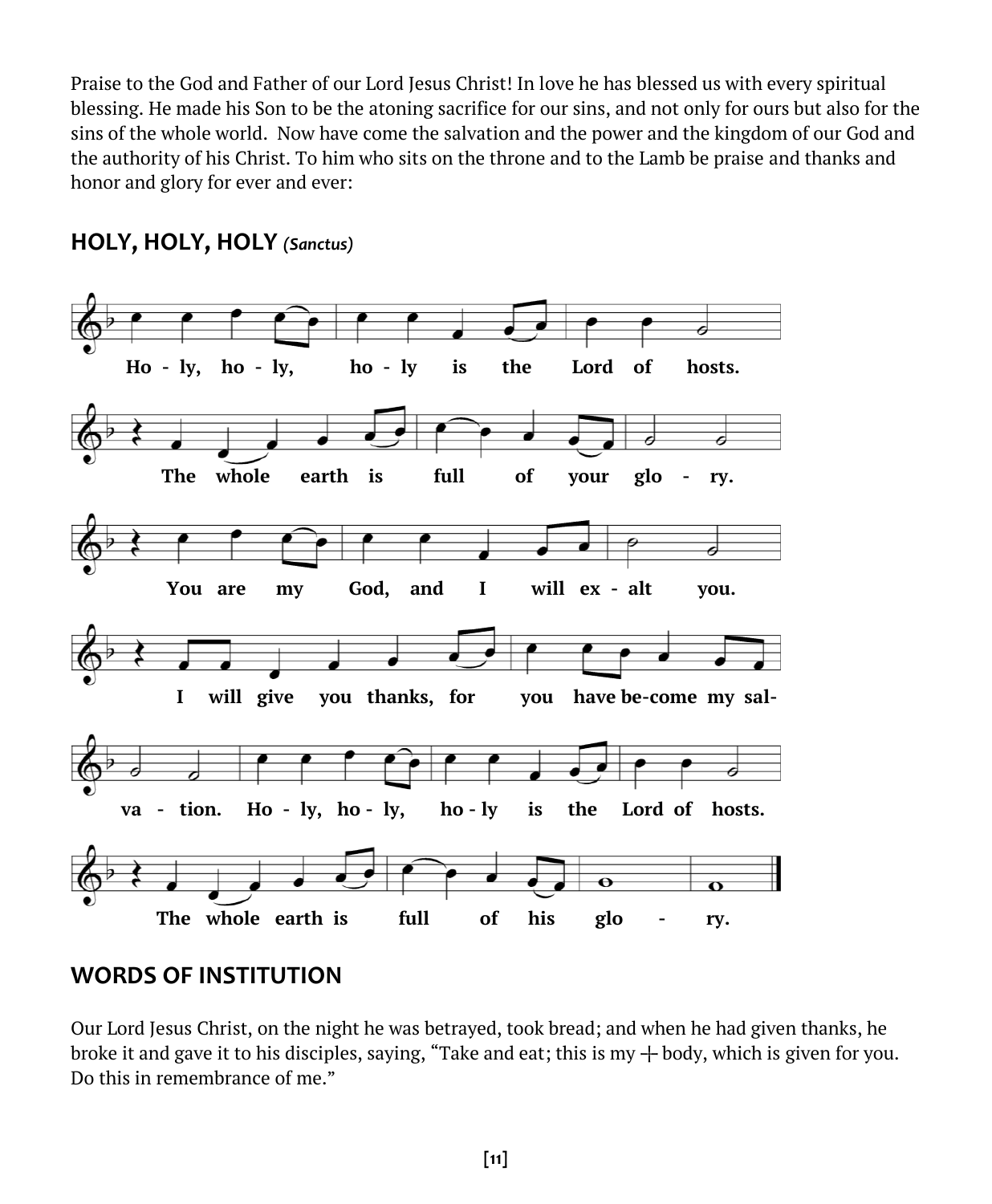Then he took the cup, gave thanks, and gave it to them, saying, "Drink from it, all of you; this is my  $+$ blood of the new covenant, which is poured out for you for the forgiveness of sins. Do this, as often as you drink it, in remembrance of me."

**M** The peace of the Lord be with you always.





#### **O CHRIST, LAMB OF GOD** *(Agnus Dei)*

*BE SEATED*

#### **DISTRIBUTION**

*The Scriptures teach that the celebration of the Lord's Supper connects us intimately with Christ and with one another as Christians who are united around a common confession of faith. Therefore, we ask that only those who are members of Calvary or churches within our fellowship come forward to receive the Lord's Supper.*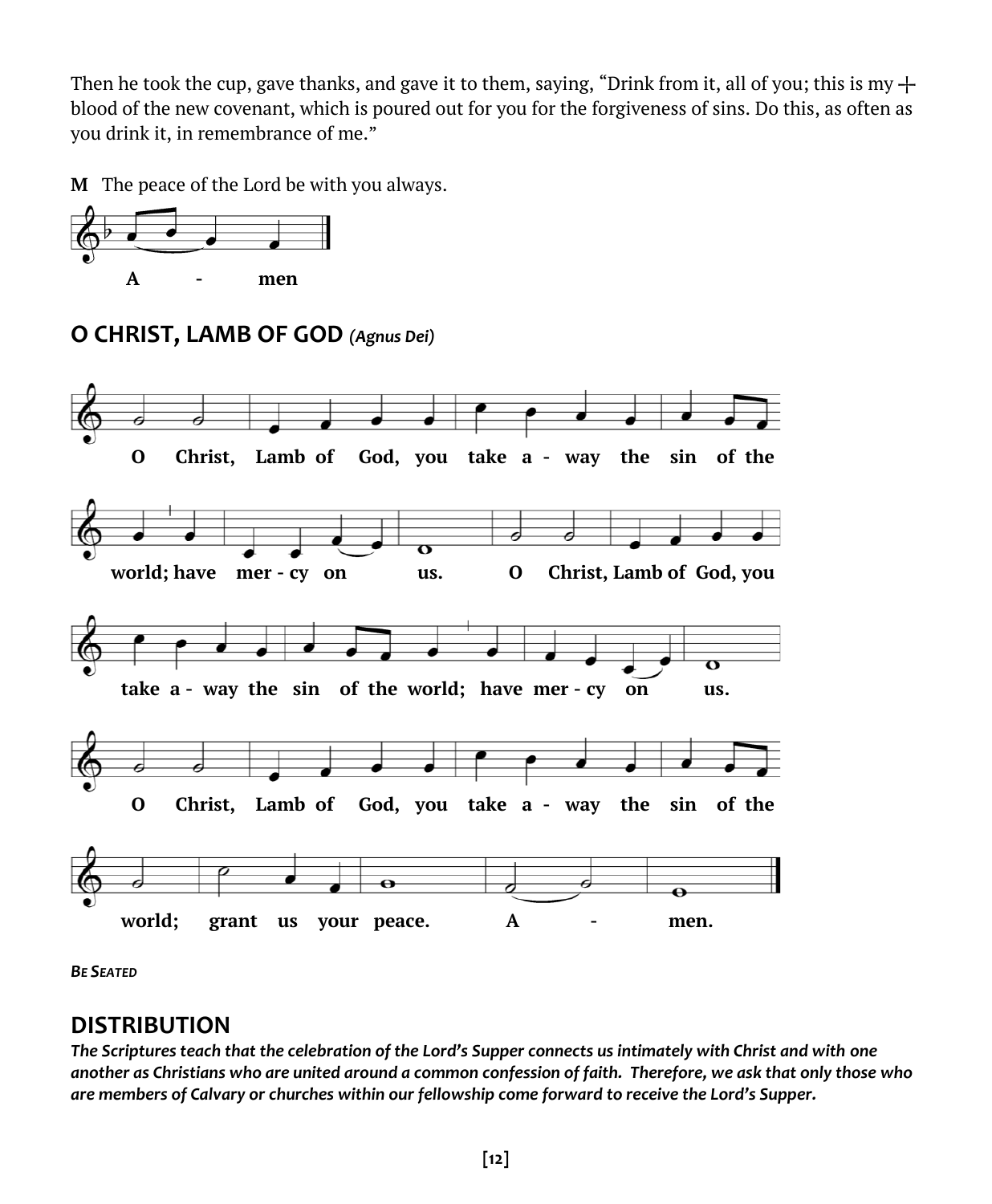

# **Sending**

#### **COMMUNION DISMISSAL**

May this strengthen and preserve you in the true faith to life everlasting. Your sins stand forgiven. Depart in peace. Amen.

*STAND*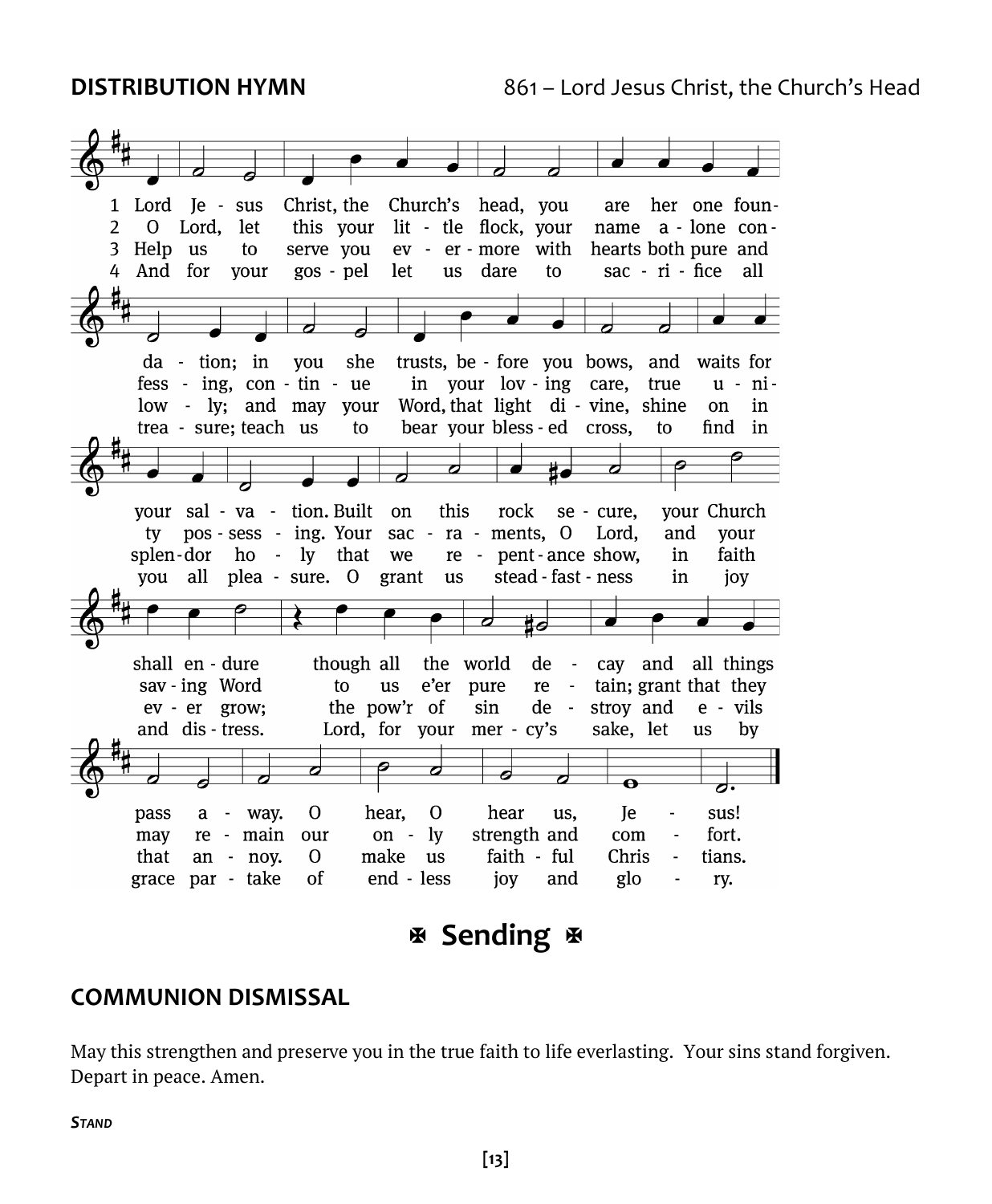#### **THANK THE LORD**



#### **PRAYER**

We give you thanks, O Lord, for the foretaste of the heavenly banquet you have given us in this Sacrament. Through this gift you have fed our faith, nourished our hope, and strengthened our love. By your Spirit, help us to live as your holy people until that day when you will receive us as your guests at the wedding supper of the Lamb, who lives and reigns with you and the Holy Spirit, one God, now and forever.



#### **BLESSING**

Brothers and sisters, go in peace. Live in harmony with one another. Serve the Lord with gladness.

The Lord bless you and keep you. The Lord make his face shine on you and be gracious to you. The Lord look on you with favor and  $+$  give you peace.

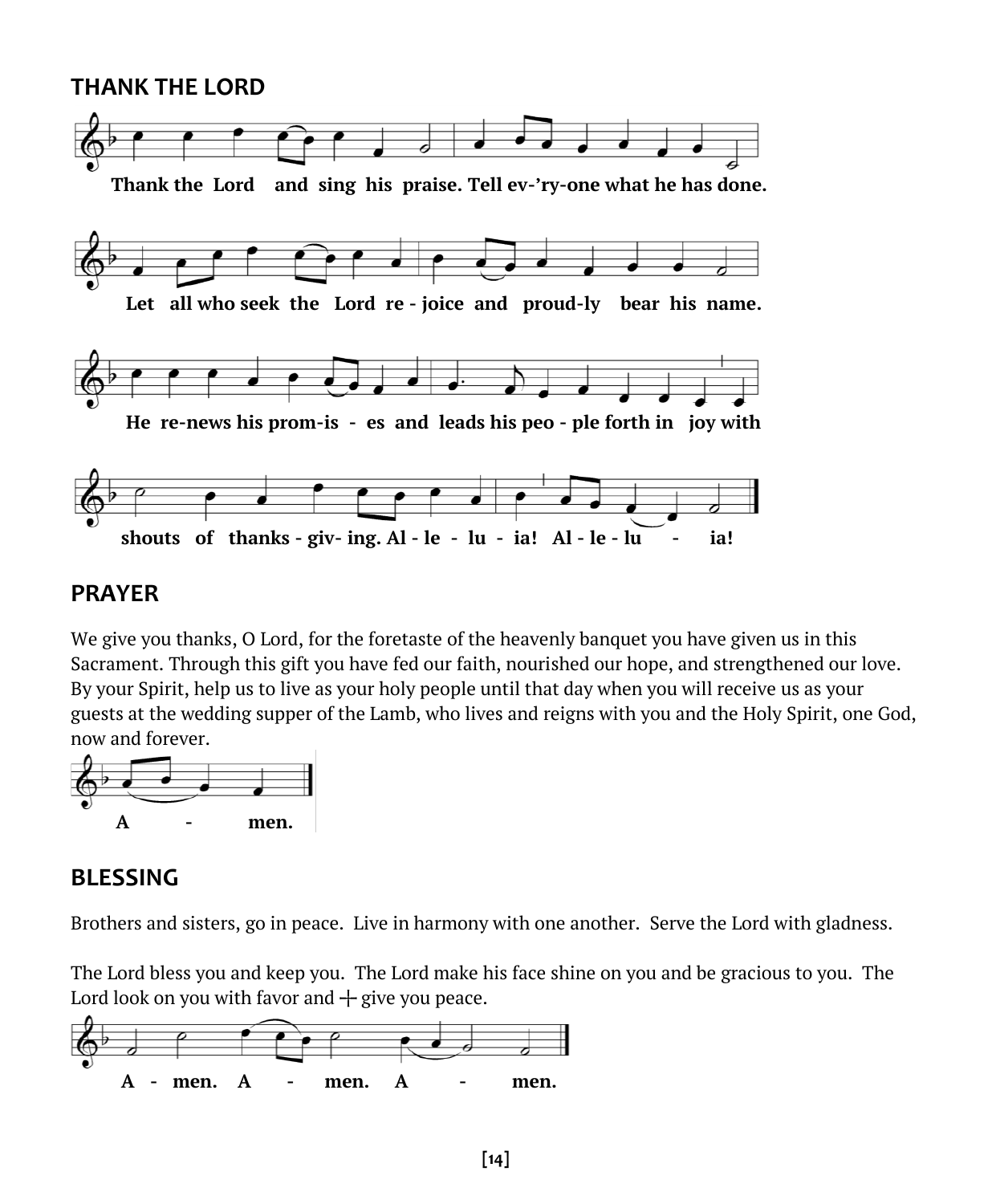

*BE SEATED*

#### *After worship, please feel free to stay and greet your neighbors.*